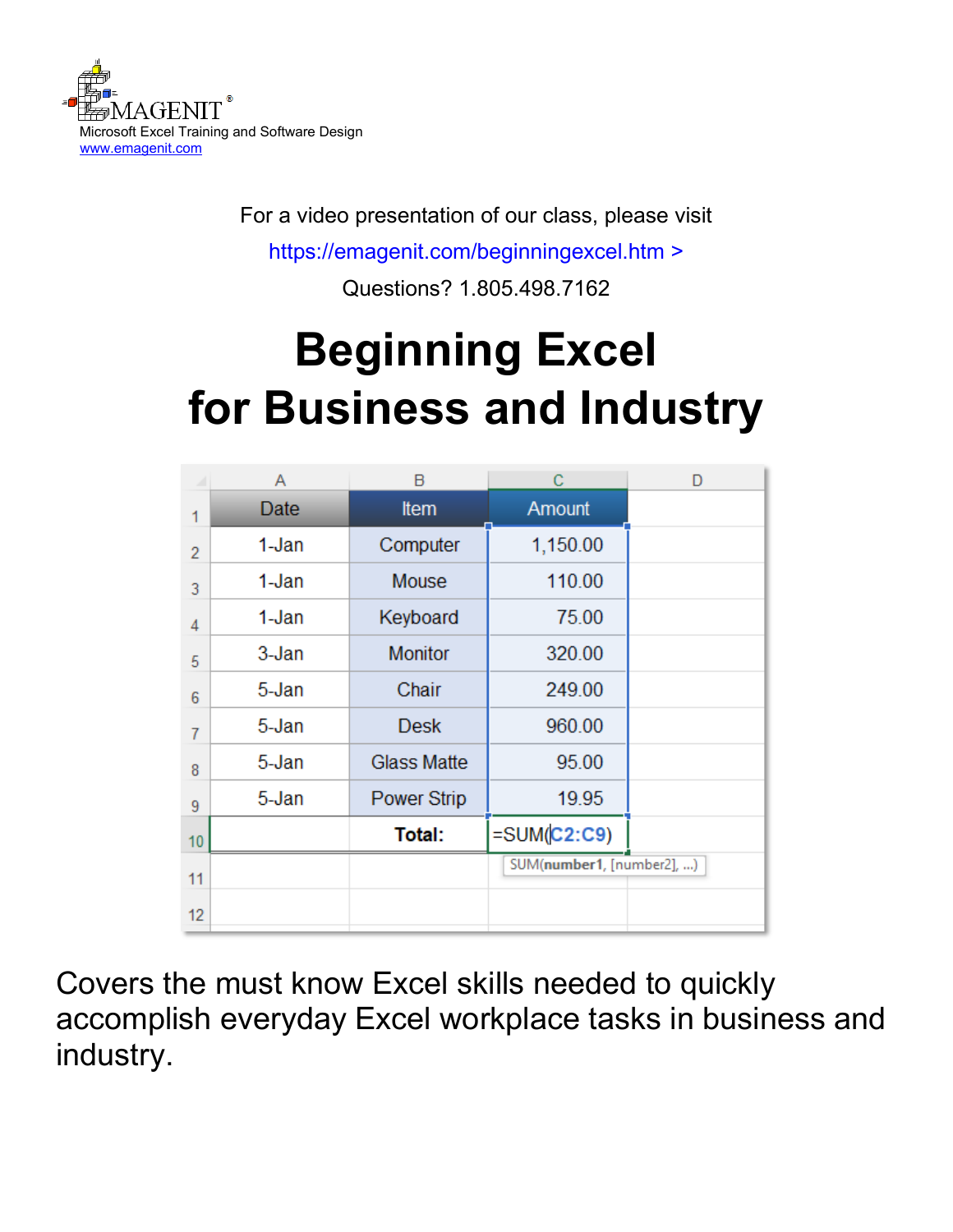# **How our training can help you.**

Our 1-day workshop shows you the Excel skills needed to perform a variety of tasks in today's workplace. Businesses and organizations more than ever expect a higher degree of Excel skills than just a few years ago and our class will deliver for you.

We cover the Excel basics like entering data, worksheet formatting, copying / pasting, sorting, and filtering data. Our class also covers need to know topics like problem layout, formula / function construction, dragging and filling formulas, and basic chart design.

Join us and we will show you the skill sets you need to get up and running in Excel fast.

# **Key beginning Excel topics covered.**

- How to control Excel's Ribbon, dialog boxes, shortcut menus, and help
- Controlling and selecting workbooks, worksheets, and cells
- Typing, filling, and setting the number format of worksheet data
- How to format worksheets, merge cells, and make useful forms
- Creating and using shapes and pictures to enhance a worksheet's content
- Design rules for worksheet tables that store data
- How to layout a problem on the worksheet and build formulas to calculate it
- Using worksheet functions to quickly calculate data
- Using Excel's filter, sort, and totaling tools to report data
- Copying and pasting worksheet data, charts, shapes, pictures...
- Creating basic chart reports in Excel
- Printing worksheet data and charts

# **Excel skills needed for our training.**

Select this beginning Excel training if you or your group have:

- Performed basic computer operations like typing and using the mouse
- Never opened Microsoft Excel or have just seen it
- Never heard of a workbook, worksheet, cell, or cell reference
- Just typed data in a cell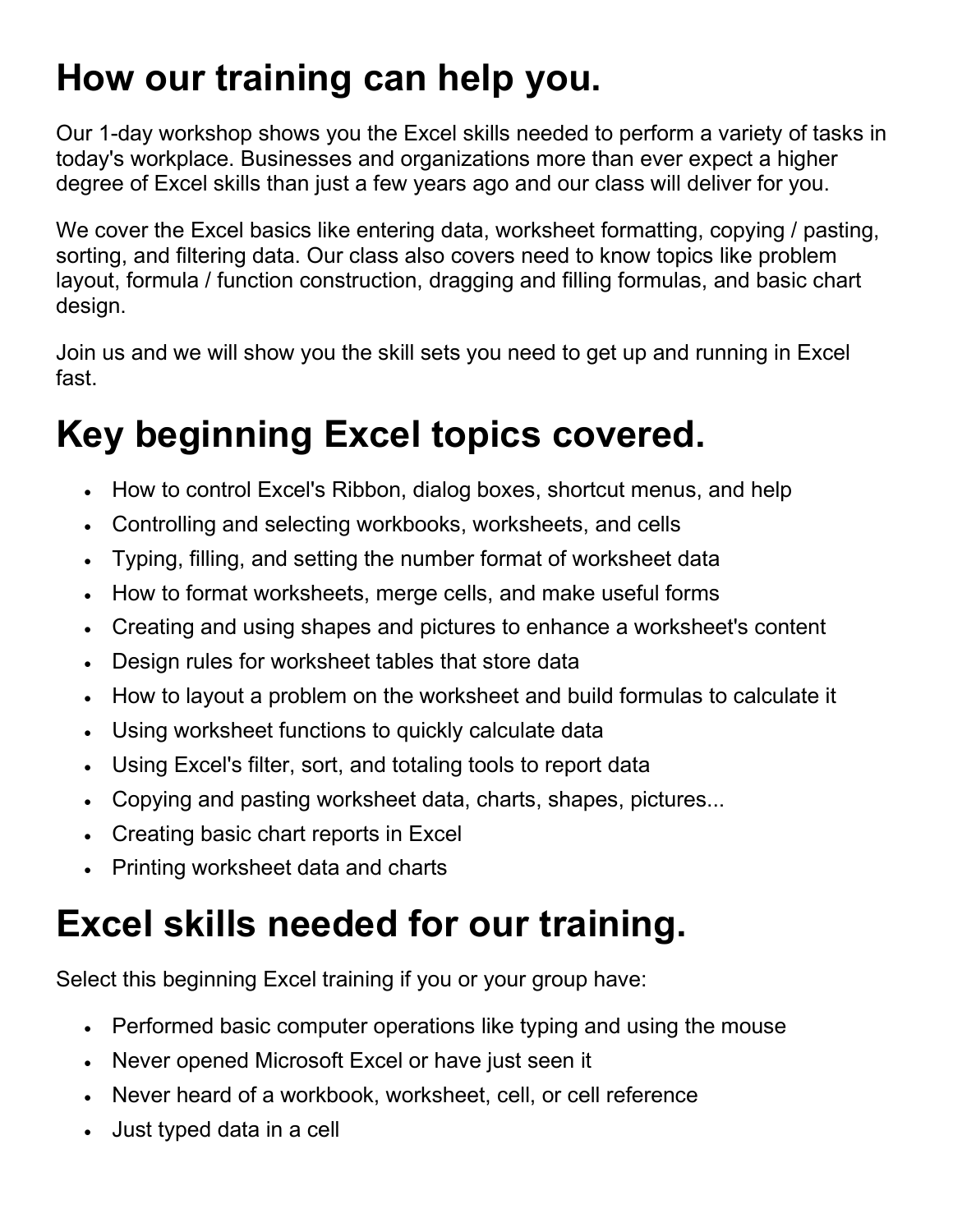- Never typed formulas
- Never copied, sorted, or filtered data
- Have no idea what we just said

# **Who should attend?**

• All disciplines welcome with class problems determined by those in attendance.

# **How we run the class.**

We focus our training on what our customers need. When training begins, we analyze those needs and shift our outline appropriately. We will stress topics or add topics that our customers want. No two training sessions are ever the same with EMAGENIT.

# **Detailed training syllabus.**

### How to Control Excel's Ribbon, Dialog Boxes, Shortcut Menus, and Help

- What is the Ribbon, a dialog box, and shortcut menu?
- The 4 mouse movements that control Excel's interface
- How to use the Ribbon, its tab system, and categories to control Excel functionality
- How to launch and use shortcut menus and dialog boxes to control Excel functionality
- How to use Excel help effectively

# How to Control and Select Workbooks, Worksheets, and Cells

- What is a workbook, worksheet, cell, row, and column and how are they used?
- How to create, open, close, name, and save workbooks
- Navigating between open workbooks and arranging their windows for easy use
- How to add, copy, move, rename, delete, and view worksheets
- Hiding and unhiding worksheets and workbooks
- How to select a cell, range, row, and column with the mouse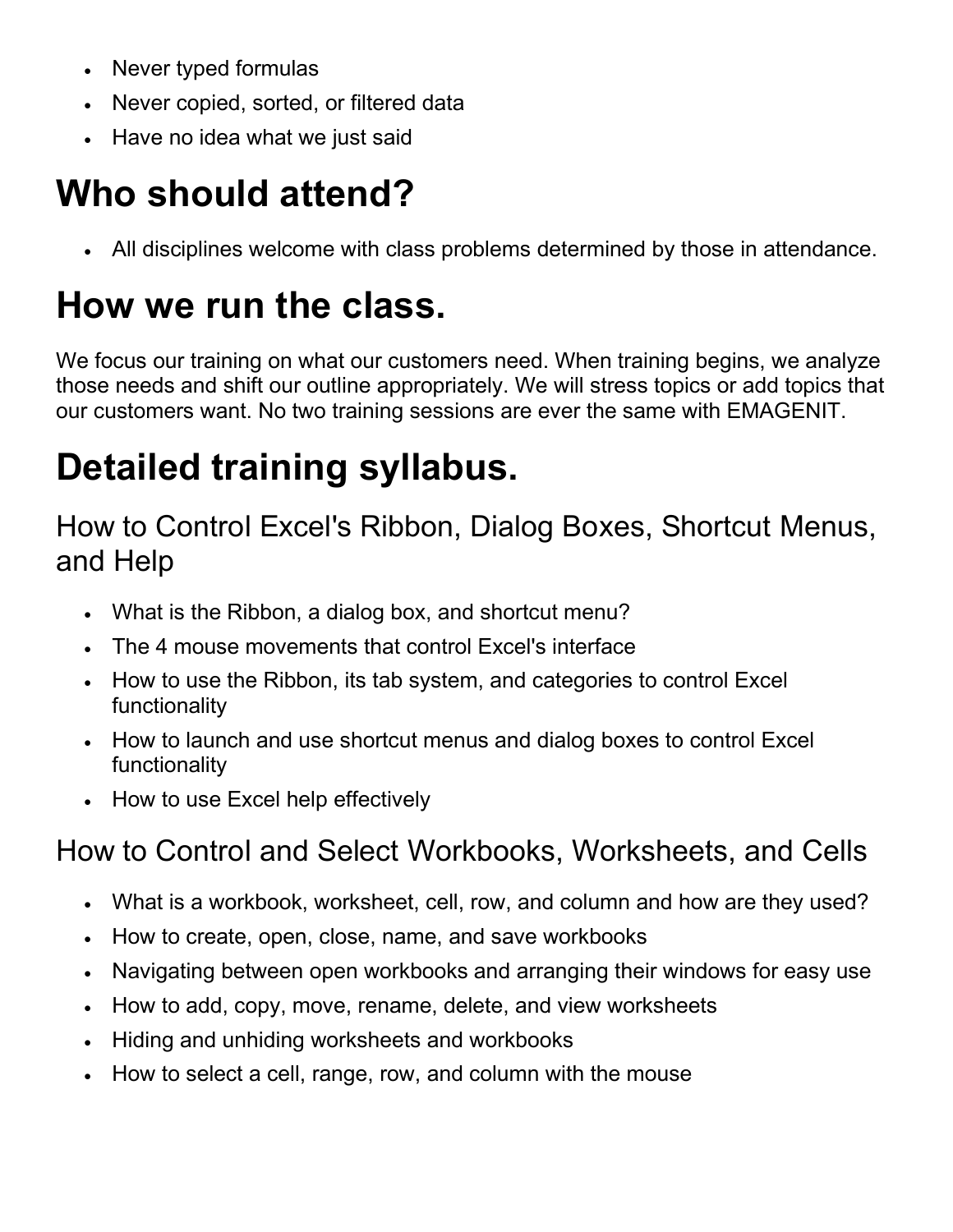### Typing, Filling, and Setting the Number Format of Worksheet Data

- What is a number format and how does Excel store data in a worksheet cell?
- Typing numeric, date, and text values in a worksheet cell
- How to quickly change the number formats for cells, rows, and columns
- Using the Flash Fill feature to automatically fill in values in a worksheet table
- Dragging and filling data down a worksheet in different patterns using AutoFill

#### How to Format Worksheets, Merge Cells, and Make Useful Forms

- Resizing, inserting, deleting, hiding, and unhiding worksheet rows and columns
- Changing the font, alignment, color, and borders of a worksheet cell
- Merging worksheet cells on a worksheet
- Creating and managing comments to flag cell information
- Using all these features to create a useful form on a worksheet

#### Using Drawing Shapes and Pictures to Enhance a Worksheet's **Content**

- How to use shapes and pictures to enhance company brand, visualize products, ideas...
- Inserting drawing shapes and pictures on the worksheet
- Formatting, resizing, moving, and deleting drawing shapes and pictures
- How to crop a picture on a worksheet

### Designing Worksheet Tables to Store Data

- How Microsoft Excel can be used to store vast quantities of company data
- What is a worksheet table and how does it relate to storing and processing data in Excel?
- Worksheet table construction guidelines

### Laying Out a Worksheet Problem and Building Formulas for It

• What is a formula and how are they used to perform calculations on the worksheet?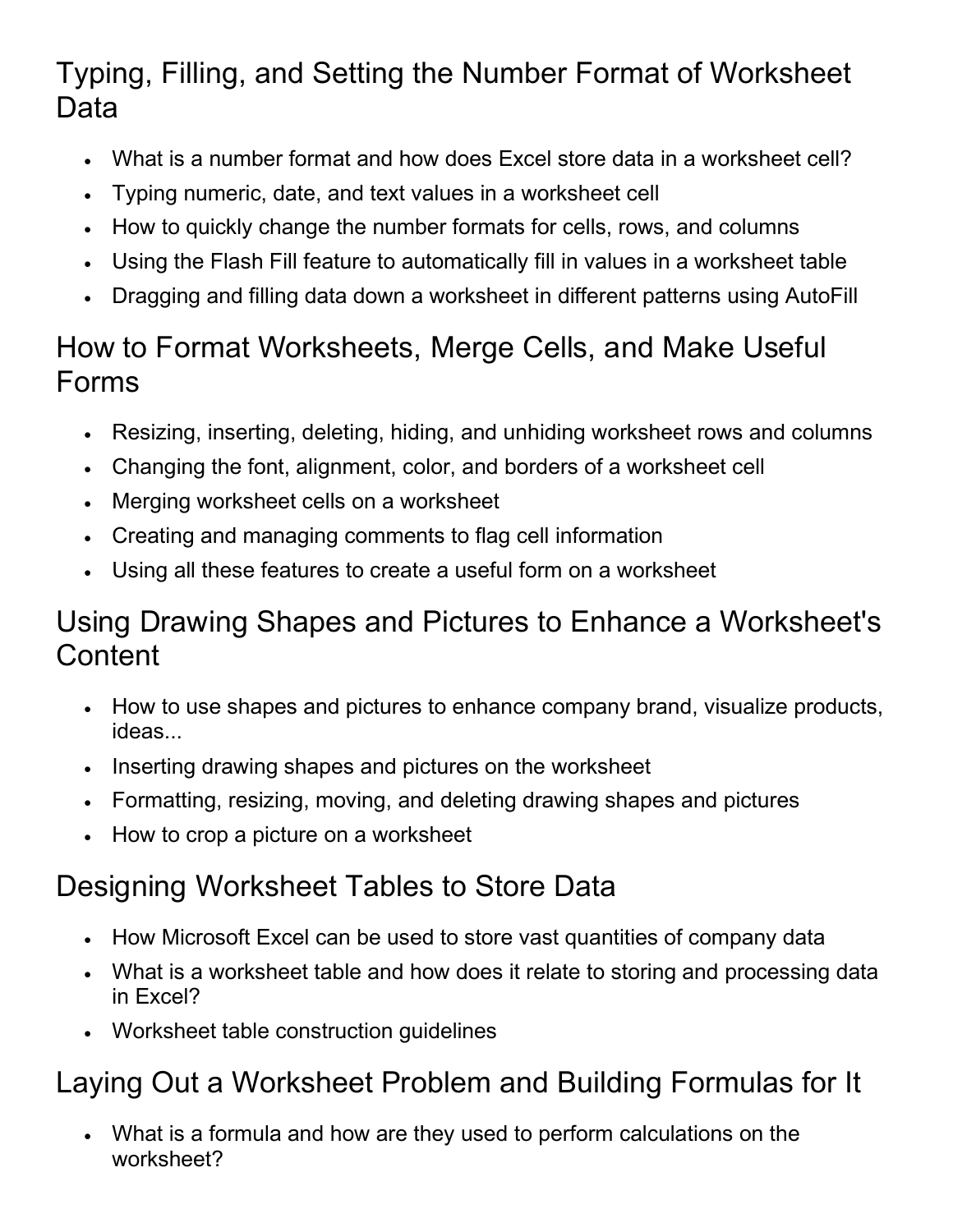- Laying out a problem on the worksheet so it can be calculated with formulas
- A review of absolute, mixed, and relative cell references and how to use them to build formulas
- How to use the mouse to accurately build formulas that multiply, subtract, add, and divide
- How to rapidly fill a formula down or across worksheet data
- How to edit and correct a worksheet formula

### Using Functions to Quickly Calculate Worksheet Data

- What is a function, how are they used and run, and what is an argument list?
- The basics of typing a worksheet function in a formula and running it
- What is a range reference and how to use one in a worksheet function?
- Using the SUM, MAX, MIN, AVERAGE, COUNTA, and VLOOKUP functions to calculate data
- Dragging and filling formulas with functions down or across a worksheet

## Using Excel's Filter, Sort, and Totaling Tools to Report Data

- How to sort worksheet data using values, colors...
- How to use AutoFilter to rapidly filter worksheet data for POs, IDs, Due Dates, SKUs...
- Using Remove Duplicates to remove duplicated values from worksheet data
- Using the Subtotal feature to quickly sum groups of worksheet data

### Creating Basic Chart Reports in Excel

- What is a chart and where are they created in Excel?
- Organizing your data on a worksheet so it can be used in a chart
- How to create a chart on a worksheet or chart sheet
- Performing basic formatting and editing tasks on a chart

#### Copying and Pasting Worksheet Data, Charts, Shapes... in Excel

- How to copy and paste cell or range data
- Quickly copying and pasting an entire worksheet's data to another worksheet